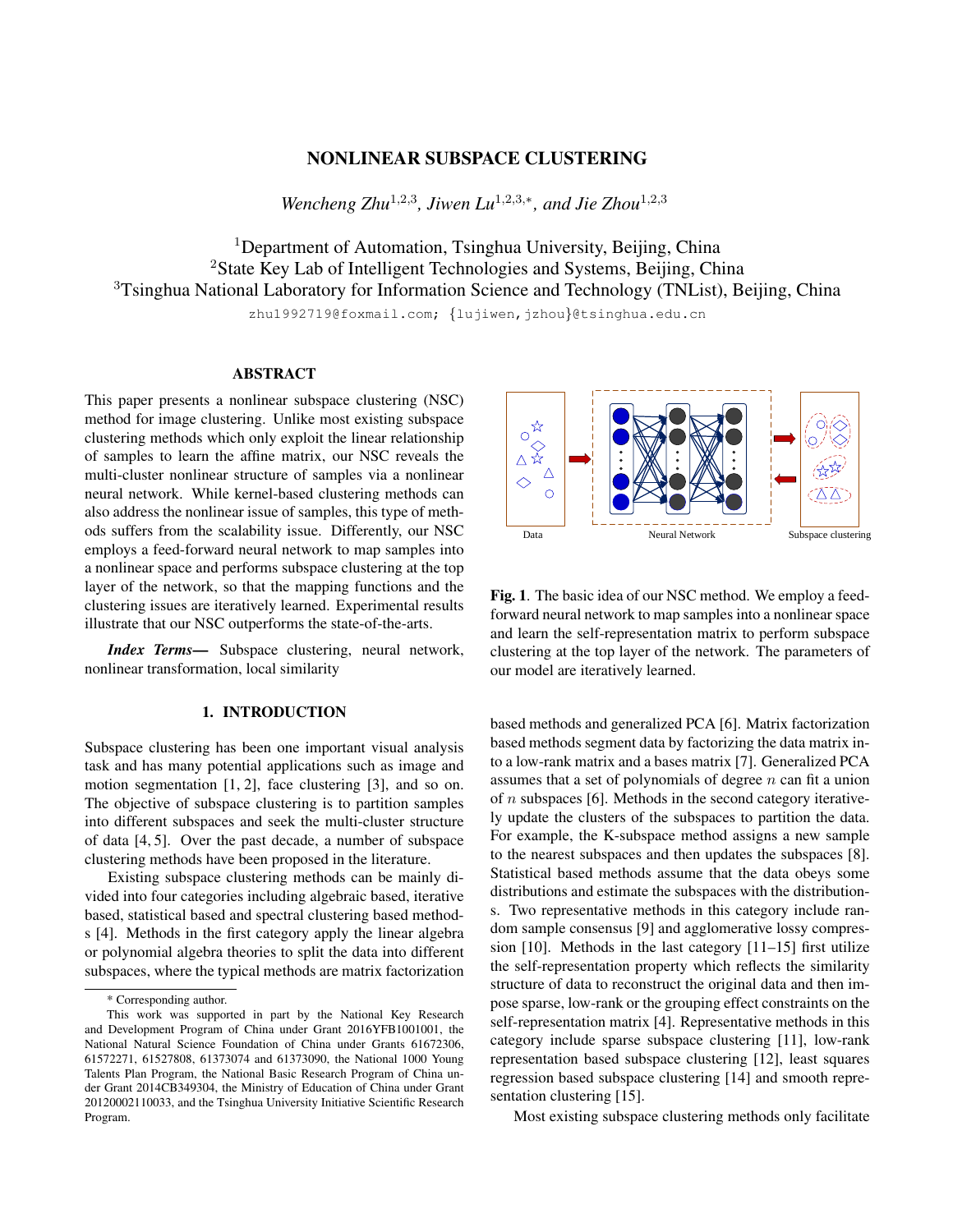the linear relationship of samples to learn the affine matrix, which are not powerful enough to model the nonlinear relationship of samples, especially when images are captured in wild conditions. While kernel-based clustering methods [16, 17] can also address the nonlinear issue of samples, this type of methods suffers from the scalability issue. To address this, we propose a nonlinear subspace clustering (NSC) method for image clustering. Specifically, we employ a feedforward neural network to map samples into a nonlinear space and learn the self-representation matrix to perform subspace clustering at the top layer of the network. The parameters of our model are iteratively learned. Fig. 1 shows the basic idea of the proposed NSC method. Experimental results illustrate that our NSC outperforms the state-of-the-arts.

## 2. NONLINEAR SUBSPACE CLUSTERING

In this section, we first describe the proposed model NSC and then details the optimization procedure.

### 2.1. Model

Let  $X = [\mathbf{x}_1, \mathbf{x}_2, ..., \mathbf{x}_n] \in \mathbb{R}^{d \times n}$  denote the data matrix, where  $x_i$  is the  $i^{th}$  sample of **X**, the dimension of data matrix is d and the number of samples is n.  $C = [\mathbf{c}_1, \mathbf{c}_2, ..., \mathbf{c}_n] \in$  $\mathbb{R}^{n \times n}$  is the self-representation matrix. We utilize a multilayer feed-forward neural network to map each sample  $\mathbf{x}_i$  into a nonlinear feature space so that the nonlinear relationship of samples can be well discovered. Assume that there are  $M + 1$ layers in our NSC model, which conducts M times nonlinear transformations. To give a clear description of our model, we make some definitions. The input sample  $x_i$  is denoted as  $\mathbf{h}_i^{(0)} = \mathbf{x}_i \in \mathbb{R}^d$  and the output of  $m^{th}$  layer is denoted as

$$
\mathbf{h}_{i}^{(m)} = g\left(\mathbf{W}^{(m)}\mathbf{h}_{i}^{(m-1)} + \mathbf{b}^{(m)}\right) \in \mathbb{R}^{d_m},\qquad(1)
$$

where  $m = 1, 2, ..., M$  is the number of the layer in the network,  $q(\cdot)$  denotes the activation function,  $d_m$  is the dimension of the outputs in the  $m^{th}$  layer.  $\mathbf{W}^{(m)} \in \mathbb{R}^{d_m \times d_{m-1}}$ and  $\mathbf{b}^{(m)} \in \mathbb{R}^{\bar{d}_m}$  are the weight and bias matrixes in the  $m^{th}$ layer respectively [18].

Given the data matrix **X**, the output  $\mathbf{H}^{(M)}$  of the top layer in the neural network is defined as

$$
\mathbf{H}^{(M)} = [\mathbf{h}_1^{(M)}, \mathbf{h}_2^{(M)}, ..., \mathbf{h}_n^{(M)}].
$$
 (2)

NSC first transforms the data matrix  $X$  into a nonlinear space by a multi-layers feed-forward neural network to obtain  $H^{(M)}$  and then conducts the subspace clustering iteratively. The objective function  $J$  of NSC can be formulated as

$$
\min_{\{\mathbf{W}^{(m)}, \mathbf{b}^{(m)}\}_{m=1}^{M}}, \mathbf{C} \quad J = J_1 + \alpha J_2 + \beta J_3,\tag{3}
$$

where  $J_1$  is the loss function and guarantees the rebuilding ability of the self-representation matrix in the nonlinear space, which is defined as

$$
J_1 = \frac{1}{2} \sum_{i=1}^{n} \left\| \mathbf{h}_i^{(M)} - \mathbf{H}^{(M)} \mathbf{c}_i \right\|_F^2.
$$
 (4)

 $J_2$  utilizes the grouping effect and the effectiveness of the grouping effect is proved in [15], which is formulated as

$$
J_2 = \frac{1}{2}tr\left(\mathbf{CLC}^T\right),\tag{5}
$$

where L is the Laplacian matrix and  $L = D - S$ , S measures the similarity of data,  **is the diagonal matrix with the ele**ment  $D_{ii} = \sum_{i=1}^{n}$  $\sum_{j=1} S_{ij}$ .  $J_3$  is the regularization term and aims to avoid the model over-fitting, which is designed as

$$
J_3 = \frac{1}{2} \sum_{m=1}^{M} \left( \left\| \mathbf{W}^{(m)} \right\|_{F}^{2} + \left\| \mathbf{b}^{(m)} \right\|_{2}^{2} \right).
$$
 (6)

The corresponding  $\alpha$  and  $\beta$  are the positive parameters. Then, NSC can be expressed as

$$
\{ \mathbf{w}^{(m)}, \mathbf{b}^{(m)} \}_{m=1}^{M}, \mathbf{C} \quad J = \left\{ \begin{array}{l} \frac{1}{2} \sum_{i=1}^{n} \left\| \mathbf{h}_{i}^{(M)} - \mathbf{H}^{(M)} \mathbf{c}_{i} \right\|_{F}^{2} + \\ \frac{2}{2} \mathbf{r} \left( \mathbf{C} \mathbf{L} \mathbf{C}^{T} \right) + \\ \frac{2}{2} \sum_{m=1}^{M} \left( \left\| \mathbf{W}^{(m)} \right\|_{F}^{2} + \left\| \mathbf{b}^{(m)} \right\|_{2}^{2} \right) \\ \frac{2}{3} \sum_{i=1}^{M} \left( \left\| \mathbf{W}^{(m)} \right\|_{F}^{2} + \left\| \mathbf{b}^{(m)} \right\|_{2}^{2} \right) \\ \frac{2}{3} \left( \frac{2}{3} \right) \left( \frac{2}{3} \right) \left( \frac{2}{3} \right) \left( \frac{2}{3} \right) \left( \frac{2}{3} \right) \left( \frac{2}{3} \right) \left( \frac{2}{3} \right) \left( \frac{2}{3} \right) \left( \frac{2}{3} \right) \left( \frac{2}{3} \right) \left( \frac{2}{3} \right) \left( \frac{2}{3} \right) \left( \frac{2}{3} \right) \left( \frac{2}{3} \right) \left( \frac{2}{3} \right) \left( \frac{2}{3} \right) \left( \frac{2}{3} \right) \left( \frac{2}{3} \right) \left( \frac{2}{3} \right) \left( \frac{2}{3} \right) \left( \frac{2}{3} \right) \left( \frac{2}{3} \right) \left( \frac{2}{3} \right) \left( \frac{2}{3} \right) \left( \frac{2}{3} \right) \left( \frac{2}{3} \right) \left( \frac{2}{3} \right) \left( \frac{2}{3} \right) \left( \frac{2}{3} \right) \left( \frac{2}{3} \right) \left( \frac{2}{3} \right) \left( \frac{2}{3} \right) \left( \frac{2}{3} \right) \left( \frac{2}{3} \right) \left( \frac{2
$$

## 2.2. Optimization

In this subsection, we present the detailed procedures of the optimization problem in (7). We update  $\mathbf{W}^{(m)}$ ,  $\mathbf{b}^{(m)}$  and  $\mathbf{C}$ iteratively.

**Update**  $\mathbf{W}^{(m)}$ ,  $\mathbf{b}^{(m)}$ : To update  $\mathbf{W}^{(m)}$  and  $\mathbf{b}^{(m)}$ , we fix  $\mathbf{C}, \mathbf{H}^{(M)}$  and remove the irrelevant term to obtain the following optimization problem:

$$
\begin{array}{c}\n\min \left\{\mathbf{W}^{(m)}, \mathbf{b}^{(m)}\right\}_{m=1}^{M} \left\{\n\begin{array}{l}\n\frac{1}{2} \sum_{i=1}^{n} \left\|\mathbf{h}_{i}^{(M)} - \mathbf{H}^{(M)} \mathbf{c}_{i}\right\|_{F}^{2} + \left\|\mathbf{W}^{(m)}, \mathbf{b}^{(m)}\right\|_{2}^{2}\n\end{array}\n\right\} \\
\left\{\mathbf{W}^{(m)}, \mathbf{b}^{(m)}\right\}_{m=1}^{M} \left(\left\|\mathbf{W}^{(m)}\right\|_{F}^{2} + \left\|\mathbf{b}^{(m)}\right\|_{2}^{2}\right)\n\end{array}\n\right\} \tag{8}
$$

The optimization problem in (8) can be solved by the subgradient descent algorithm.

We take the derivative of the objective in (8) with the parameters  $\mathbf{W}^{(m)}$ ,  $\mathbf{b}^{(m)}$  to zero and apply the chain rule [18– 22] to acquire the following equations:

$$
\frac{\partial J}{\partial \mathbf{W}^{(m)}} = \Delta^{(m)} \Big( \mathbf{h}_i^{(m-1)} \Big)^T + \beta \mathbf{W}^{(m)},\tag{9}
$$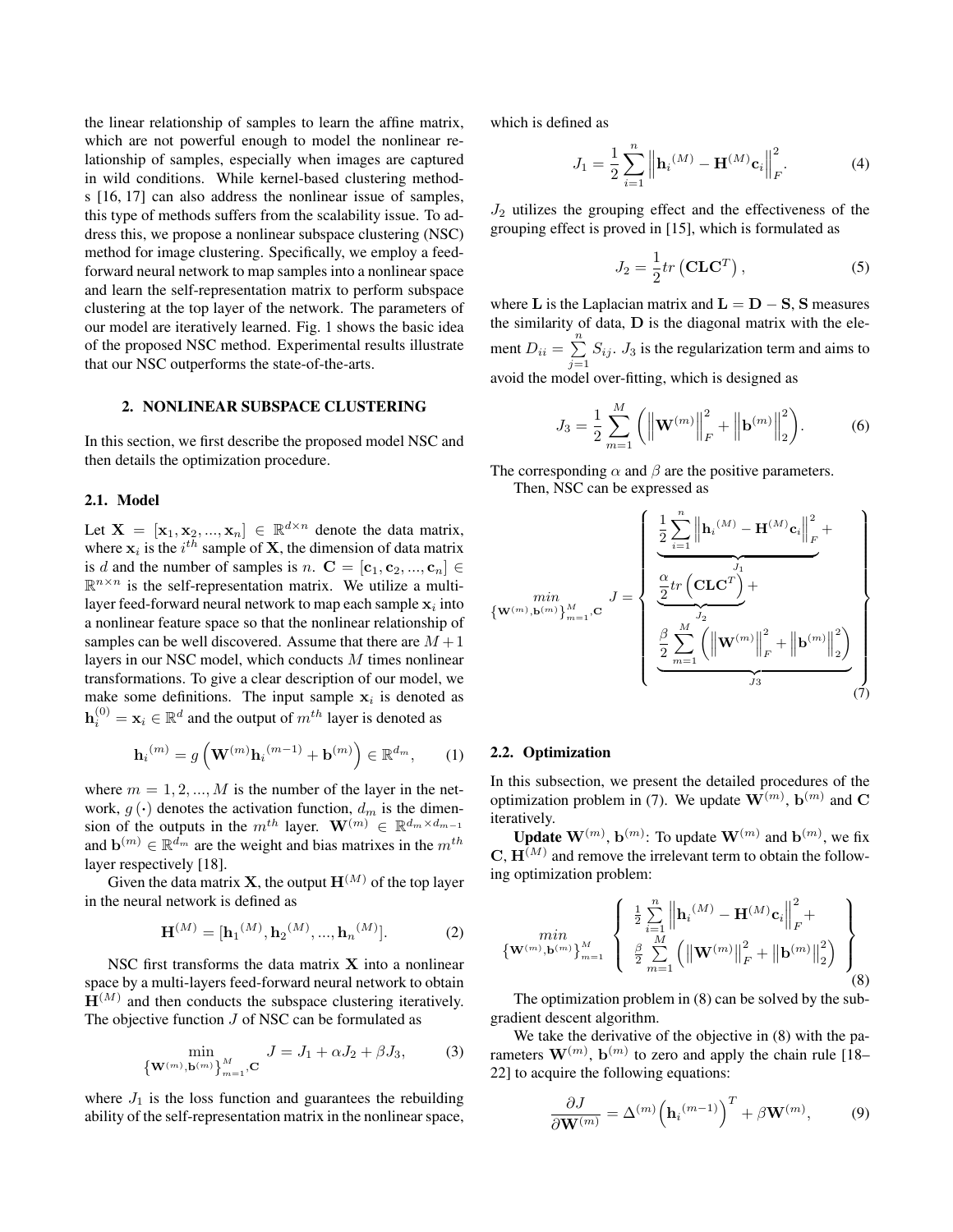## Algorithm 1 : NSC

Input: The data matrix  $\mathbf{X} = [\mathbf{x}_1, \mathbf{x}_2, ..., \mathbf{x}_n] \in \mathbb{R}^{d \times n}$ ; The parameters  $\lambda_1$  and  $\lambda_2$ ;

#### Output:

The neural network  $\mathbf{W}^{(m)}$ ,  $\mathbf{b}^{(m)}$   $m = 1, 2..., M;$ The self-representation matrix C;

- 1: Initialize  $\mathbf{W}^{(m)}$ ,  $\mathbf{b}^{(m)}$ ,  $\mathbf{H}^{(M)}$  and C.
- 2: Compute the Laplacian matrix L;
- 3: while
- 4: Update  $\mathbf{W}^{(m)}$  and  $\mathbf{b}^{(m)}$  by (8);
- 5: Compute  $\mathbf{H}^{(M)}$  by (1);
- 6: Update C by  $(14)$ ;
- 7: end

$$
\frac{\partial J}{\partial \mathbf{b}^{(m)}} = \Delta^{(m)} + \beta \mathbf{b}^{(m)},\tag{10}
$$

where  $\Delta^{(m)}$  has the following form:

$$
\Delta^{(m)} = \begin{cases} \left(\mathbf{W}^{(m+1)}\right)^{T} \Delta^{(m+1)} \odot g' \left(\mathbf{z}_{i}^{(m)}\right), m = 1, ..., M - 1\\ \left(\mathbf{h}_{i}^{(M)} - \mathbf{H}^{(M)} \mathbf{c}_{i}\right) \odot g' \left(\mathbf{z}_{i}^{(M)}\right), m = M \end{cases}
$$
\n(11)

where  $\mathbf{z}_{i}^{(m)} = \mathbf{W}^{(m)} \mathbf{h}_{i}^{(m-1)} + \mathbf{b}^{(m)}, g(\cdot)$  is the activation function whose derivative is  $g'(\cdot)$ . The operator  $\odot$  means the element-wise multiplication.

Thus, the neural network can be updated by the following paradigm:

$$
\begin{cases} \mathbf{W}^{(m)} = \mathbf{W}^{(m)} - \tau \frac{\partial J}{\partial \mathbf{W}^{(m)}}\\ \mathbf{b}^{(m)} = \mathbf{b}^{(m)} - \tau \frac{\partial J}{\partial \mathbf{b}^{(m)}} \end{cases}
$$
(12)

where  $\tau$  is the step size (we set  $\tau = 10^{-4}$  in our experiment).

**Update C:** To update C, we fix  $\mathbf{W}^{(m)}$ ,  $\mathbf{b}^{(m)}$  and omit unrelated items, then we get the following optimization problem:

$$
\min_{\mathbf{C}} \left\| \mathbf{H}^{(M)} - \mathbf{H}^{(M)} \mathbf{C} \right\|_{F}^{2} + \alpha tr\left(\mathbf{CLC}^{T}\right),\tag{13}
$$

we set the derivative of  $(13)$  with C to zero and have:

$$
\left(\mathbf{H}^{(M)}\right)^{T}\left(\mathbf{H}^{(M)}\right)\mathbf{C}+\alpha\mathbf{CL}=\left(\mathbf{H}^{(M)}\right)^{T}\left(\mathbf{H}^{(M)}\right), (14)
$$

the equation in (14) is the continuous Lyapunov equation, which can be solved using the MATLAB "lyap" function.

We alternately update  $\mathbf{W}^{(m)}$ ,  $\mathbf{b}^{(m)}$  and C until the objective function converges. Then, the self-representation matrix C is earned and we build the graph. Finally, we perform spectral clustering on the graph. The detailed algorithm of our NSC method is summarized in Algorithm 1.

### 3. EXPERIMENTS

In this section, we will present the implementation details and experimental results in our experiment.

#### 3.1. Data Sets and Settings

We conducted experiments on two famous benchmark datasets: Extended Yale Face B [23] and USPS [24].

The Extended Yale Face B dataset [23] is a face dataset containing 38 individuals with different pose and illumination conditions and the original size is  $192 \times 168$  pixels. The first 10 persons are used, each person has 64 frontal face images and all images are resized to  $48 \times 42$  pixels. We used PCA to reduce the dimension of data into 170 dimensions.

The USPS dataset [24] has 9298 handwritten digit images and the size of each image is  $16 \times 16$  pixels. For each digit, we selected the first 100 images.

We employed two evaluation criteria [15,18] including the clustering error (ce) and normalized mutual information (N-MI) to evaluate the performances of different subspace clustering methods.

## 3.2. Parameter Settings

Following the work in [15], we built the similarity matrix  $S$  by using the  $k$ -nearest neighbor graph with 0-1 weights. Moreover, we set the neighbor size as 4. A small diagonal matrix  $\theta$ I is added to the Laplacian matrix L for the propose of numerical stability. I is the identity matrix and  $0 < \theta \ll 1$  $(\theta = 0.001$  for the USPS dataset,  $\theta = 0.01$  for the Extended Yale Face B dataset in our experiment) [15].

For a fair comparison, we used a 'grid-search' approach to tune parameters in the range of  $\{10^{-3}, 10^{-2}, ..., 10^{3}\}$ . The *tanh* function is used as the nonlinear activation function in NSC and has the following form:

$$
g(x) = \tanh(x) = \frac{e^x - e^{-x}}{e^x + e^{-x}},
$$
 (15)

and the derivative is denoted as:

$$
g'(x) = \tanh'(x) = 1 - \tanh^2(x). \tag{16}
$$

where  $\mathbf{W}^{(m)}$  and  $\mathbf{b}^{(m)}$  are initialized as the identity matrix and the zero matrix respectively. The neural network for the Extended Yale Face B dataset has three layers with 168-100- 70 neurons,  $\alpha$  and  $\beta$  are set as 0.1 and  $10^{-3}$ . We trained the neural network on the USPS dataset with three layers and the number of each layer is 256, 256 and 256, and  $\alpha$  and  $\beta$  are set as  $10^3$  and 10.

### 3.3. Results and Analysis

We compared NSC with four state-of-the-art methods: SS-C [11, 25], LRR [12], LSR [14] and SMR [15]. The codes of comparison algorithms are acquired from the original authors. LSR has two different forms named LSR1 and LSR2 separately. In this subsection, we conduct the experiments on two datasets and then present and investigate the experimental results clearly.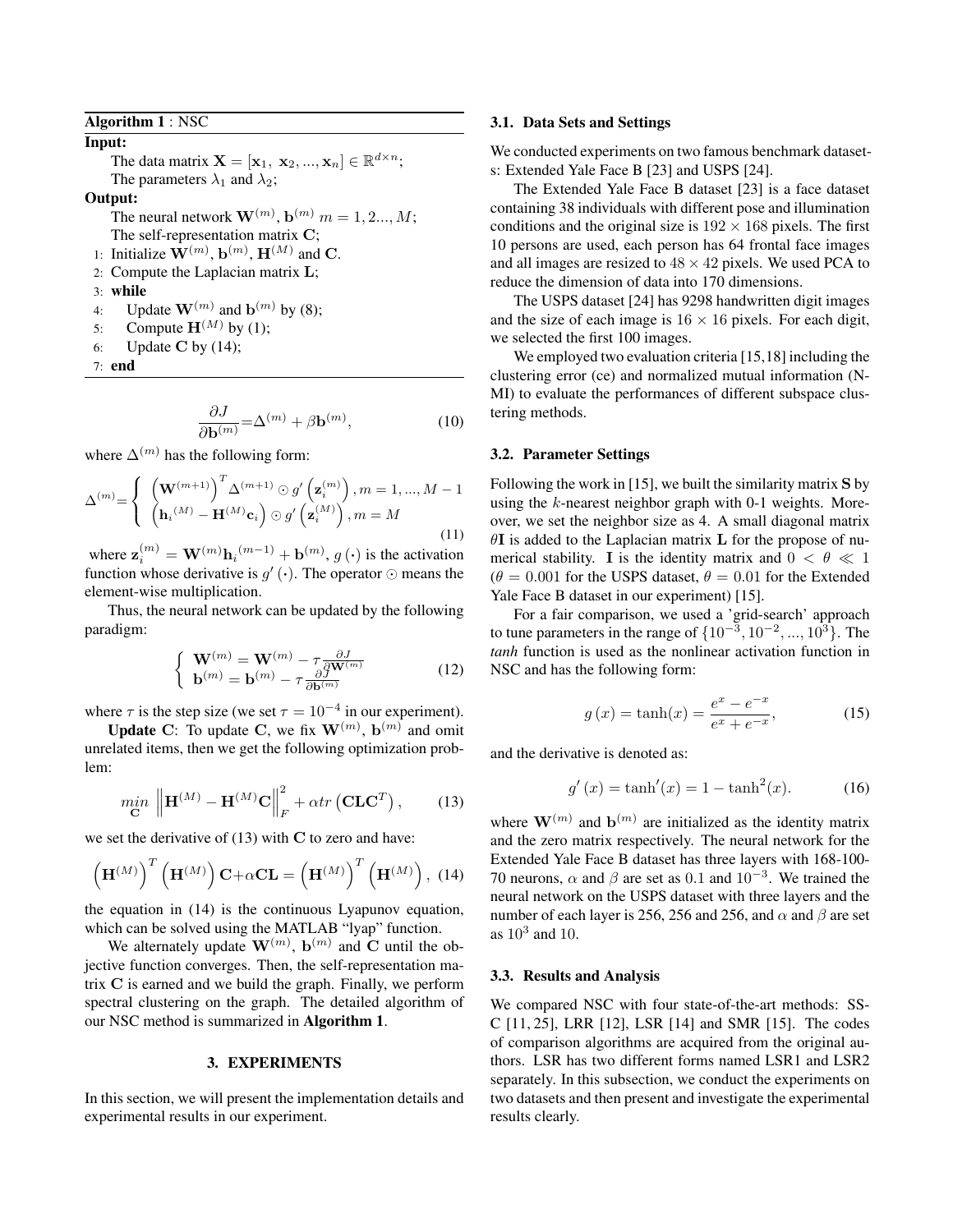

Fig. 2. The clustering error and NMI of NSC on USPS and Extended Yale B datasets with different values of  $\alpha$  and  $\beta$ : (a) the clustering error on USPS, (b) the clustering error on Extended Yale B, (c) the NMI on USPS, (d) the NMI on Extended Yale B.

Table 1. Experimental results on the Extended Yale Face B dataset (%).

|                                          |  |  | Method SSC LRR LSR1 LSR2 SMR NSC         |  |
|------------------------------------------|--|--|------------------------------------------|--|
| $\vert$ CE 33.1 38.6 30.3 26.9 26.1 25.0 |  |  |                                          |  |
|                                          |  |  | NMI 58.4 54.5 57.8 65.3 66.1 <b>67.1</b> |  |

Table 2. Experimental results on the USPS dataset (%).

| Method SSC LRR LSR1 LSR2 SMR NSC  |  |  |  |
|-----------------------------------|--|--|--|
| CE 41.5 29.3 29.4 31.1 29.5 12.4  |  |  |  |
| NMI 59.6 67.6 68.0 66.6 69.6 79.0 |  |  |  |

Talbe 1 presents the clustering error and NMI of different subspace clustering methods on the Extended Yale Face B dataset. We see that NSC and SMR can hold the local similarity relationship and have good performances. Our NSC mines the nonlinear structure among data and outperforms SMR about 1.1% and 1.0% in clustering error and NMI.

Table 2 shows the clustering error and NMI of different subspace clustering methods on USPS dataset. The best results are marked in bold. As can be seen, NSC achieves best performance in clustering error and NMI. As to clustering error, NSC outperforms SSC method by 29.1% and the best comparison method by 16.9%. For NMI, NSC improves SSC method by 19.4% and the best comparison method by 9.4%.

The sensitiveness of parameters  $\alpha$  and  $\beta$  is investigated. Fig. 2 presents the clustering error and NMI of NSC on the USPS and Extended Yale B datasets with different  $\alpha$  and  $\beta$ . The X-axis is the parameter  $\beta$ , the Y-axis is the parameter  $\alpha$ and the Z-axis represents the clustering error or NMI. For the ease of representation, we take the logarithms (base 10) of parameters. We see that NSC is not sensitive to the parameter  $\alpha$ in clustering error and NMI. As we know, the regularization term is crucial to avoid the overfitting of models. Thus, an appropriate  $\beta$  can lead to a good performance and the accuracies of clustering error and NMI change sharply with the variation of  $\beta$ . When the  $\beta$  is so large or small, the model has no effec-



Fig. 3. The clustering error and NMI of NSC on the USPS dataset with different activation functions.

t. The grouping effect is applied to guide the learning of the affine matrix and only provides the tendency. For a given  $\beta$ , the clustering error and NMI change slightly with different  $\alpha$ .

We also evaluated the performances of different nonlinear activation functions used in our NSC model such as the *tanh*, *linear*, *nssigmod* [26], *sigmod* and *ReLu* [27] functions on the USPS dataset, where the clustering performances of different methods are shown in Fig. 3 (the best results are recorded). We see that the *ReLu* activation function has the worst performance in clustering error and NMI, The activation functions *tanh* and *nssigmod* achieve the lowest clustering error and the activation function *nssigmod* acquires highest value in N-MI. The difference between the activation functions *tanh* and *nssigmod* is limited.

# 4. CONCLUSION

In this paper, we have proposed a nonlinear subspace clustering method (NSC) for image clustering. NSC simultaneously transforms the original feature space into a nonlinear space. Experimental results have clearly shown that our N-SC achieve superior results than four state-of-the-art subspace clustering methods. In the future, we are going to enforce more constraints to discover the geometrical information of samples to further improve the clusering performance.